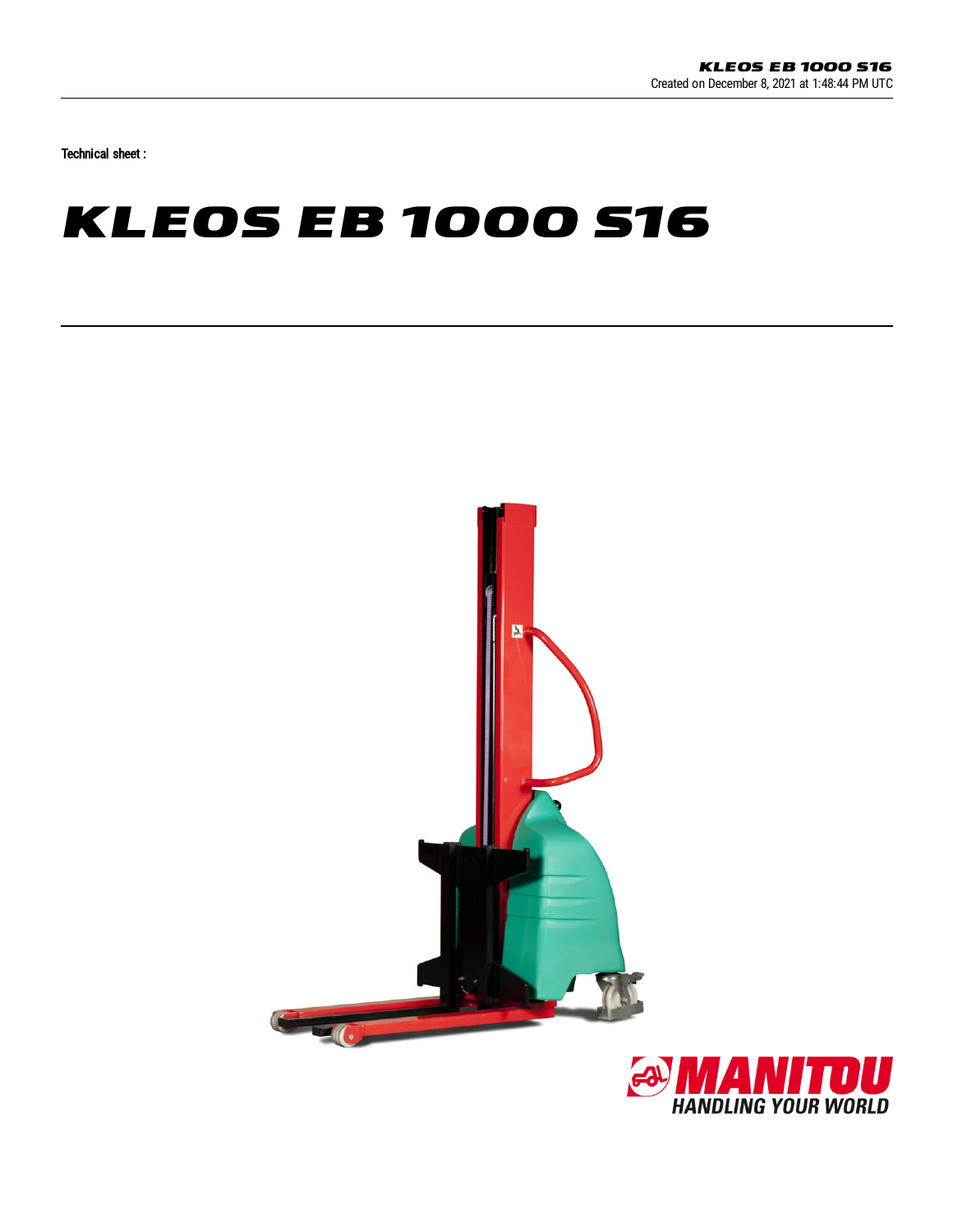|  |  | Kleos EB 1000 S16 - Created on December 8, 2021 at 1:48:44 PM UTC |  |  |  |  |
|--|--|-------------------------------------------------------------------|--|--|--|--|
|  |  |                                                                   |  |  |  |  |

|       | <b>Technical characteristics</b>                        |                | <b>Metric</b>           |
|-------|---------------------------------------------------------|----------------|-------------------------|
| 1.1   | Manufacturer                                            |                | Manitou                 |
| 1.2   | Model Name                                              |                | EB 1000 S16             |
| 1.3   | Power source                                            |                | Battery                 |
| 1.4   | Operator type                                           |                | Pedestrian              |
| 1.5   | Max. capacity                                           | Q              | 1000 kg                 |
|       | Weight                                                  |                |                         |
| 2.1   | Overall weight without tools                            |                | 260 kg                  |
|       | Wheels                                                  |                |                         |
| 3.1   | Tyres type                                              |                | Nylon                   |
| 3.2   | Dimensions of front wheels                              |                | 4x (75x65)              |
| 3.3   | Dimensions of rear wheels                               |                | 2x (150x50)             |
| 3.5.1 | Number of rear wheels                                   |                | $\overline{2}$          |
|       | <b>Dimensions</b>                                       |                |                         |
| 4.2   | Height mast lowered *                                   | h1             | 1990 mm                 |
| 4.4   | Max. lifting height                                     | h3             | 1570 mm                 |
| 4.5   | Height mast extended *                                  | h4             | 1990 mm                 |
| 4.19  | Overall length without tools                            | 1              | 1330 mm                 |
| 4.20  | Length to face of forks                                 | 12             | 570 mm                  |
| 4.21  | Overall width                                           | b1             | 710 mm                  |
| 4.25  | Fork spread                                             | b <sub>5</sub> | 520 mm                  |
| 4.32  | Ground clearance at centre of wheelbase                 | m2             | 25 mm                   |
|       | <b>Performances</b>                                     |                |                         |
| 5.2   | Lifting speed (laden / unladen)                         |                | $0.07$ m/s / $0.07$ m/s |
| 5.3   | Lowering speed (laden / unladen)                        |                | $0.10$ m/s / $0.10$ m/s |
| 5.11  | Parking brake                                           |                | Mecanic                 |
|       | <b>Engine</b>                                           |                |                         |
| 6.4   | Battery / Batteries capacity                            |                | 12 V / 110 Ah           |
| 7.2   | Power (kW)                                              |                | 1.20 kW                 |
|       | <b>Miscellaneous</b>                                    |                |                         |
| 8.4   | Sound level at the driver's ear according to DIN 12 053 |                | 65 dB(A)                |
|       |                                                         |                |                         |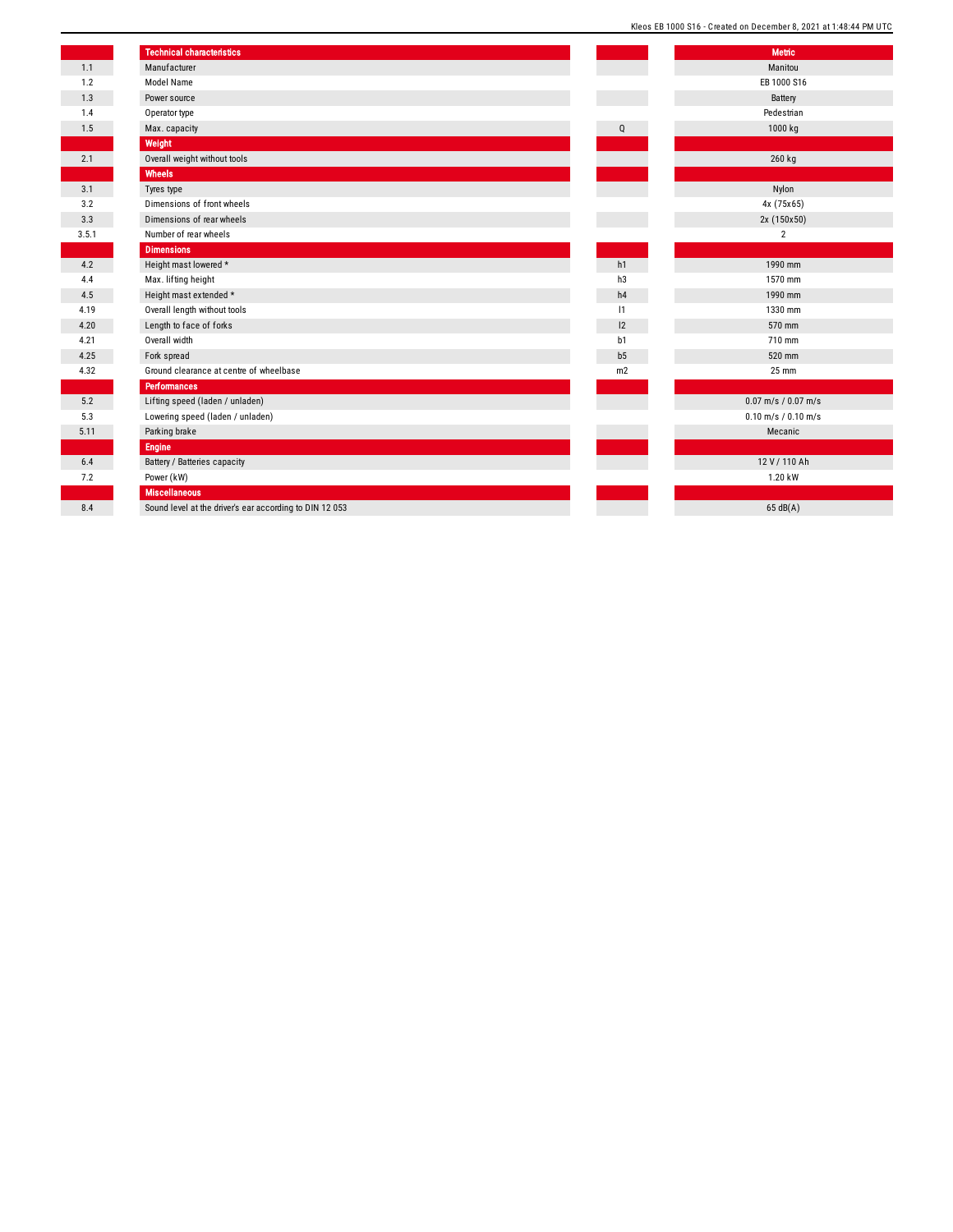## Kleos EB 1000 S16 - Dimensional drawing



## Tool characteristics

| Tool 1,000 kg   | Attachment<br>capacity | Center<br>ot<br>gravity<br>٥t<br>load | A <sub>1</sub> | A2   | B             | <b>B1</b>                |                          | C.  | D                        | Е      | E1                       | E <sub>2</sub>           | Æ      | Weight |
|-----------------|------------------------|---------------------------------------|----------------|------|---------------|--------------------------|--------------------------|-----|--------------------------|--------|--------------------------|--------------------------|--------|--------|
|                 | kg                     |                                       | mm             | mm   | <sub>mm</sub> | mm                       | mm                       | mm  | mm                       | mm     | mm                       | mm                       | mm     | kg.    |
| EPE 1000        | 1000                   | $\sim$                                | 700            | 730  | 60            | $\overline{\phantom{a}}$ | $\overline{\phantom{a}}$ | 245 | $\sim$                   | $\sim$ | $\sim$                   | $\overline{\phantom{a}}$ | 320    | -38    |
| FA 1000         | 1000                   | $\sim$                                | 950            | 1017 | $\sim$        | 190                      | 710                      | 45  | 80                       | 40     | $\sim$                   | $\sim$                   | 730    | 123    |
| FR 1000         | 1000                   | $\sim$                                | 1150           | 1182 | 560           | 200                      | 320                      | 90  | $\sim$                   | 70     | $\sim$                   | $\overline{\phantom{a}}$ | 700    | 82     |
| <b>FUT 1000</b> | 300                    | $\sim$                                | 795            | 600  | 1057          | 350                      | 650                      | 245 | $\sim$                   | 240    | 631                      | $\sim$                   | $\sim$ | 92     |
| <b>PLF 1000</b> | 1000                   | $\sim$                                | 700            | 727  | 600           | $\sim$                   | $\overline{\phantom{a}}$ | 275 | $\overline{\phantom{a}}$ | 91     | $\sim$                   | $\sim$                   | 630    | 65     |
| POT 1000        | 500                    |                                       | 625            | 652  | 50            |                          | $\overline{\phantom{a}}$ | 145 | ٠                        |        | $\overline{\phantom{a}}$ | $\sim$                   | 320    | 33     |

## Tools



FA: Adjustable forks POT: Jib with hook